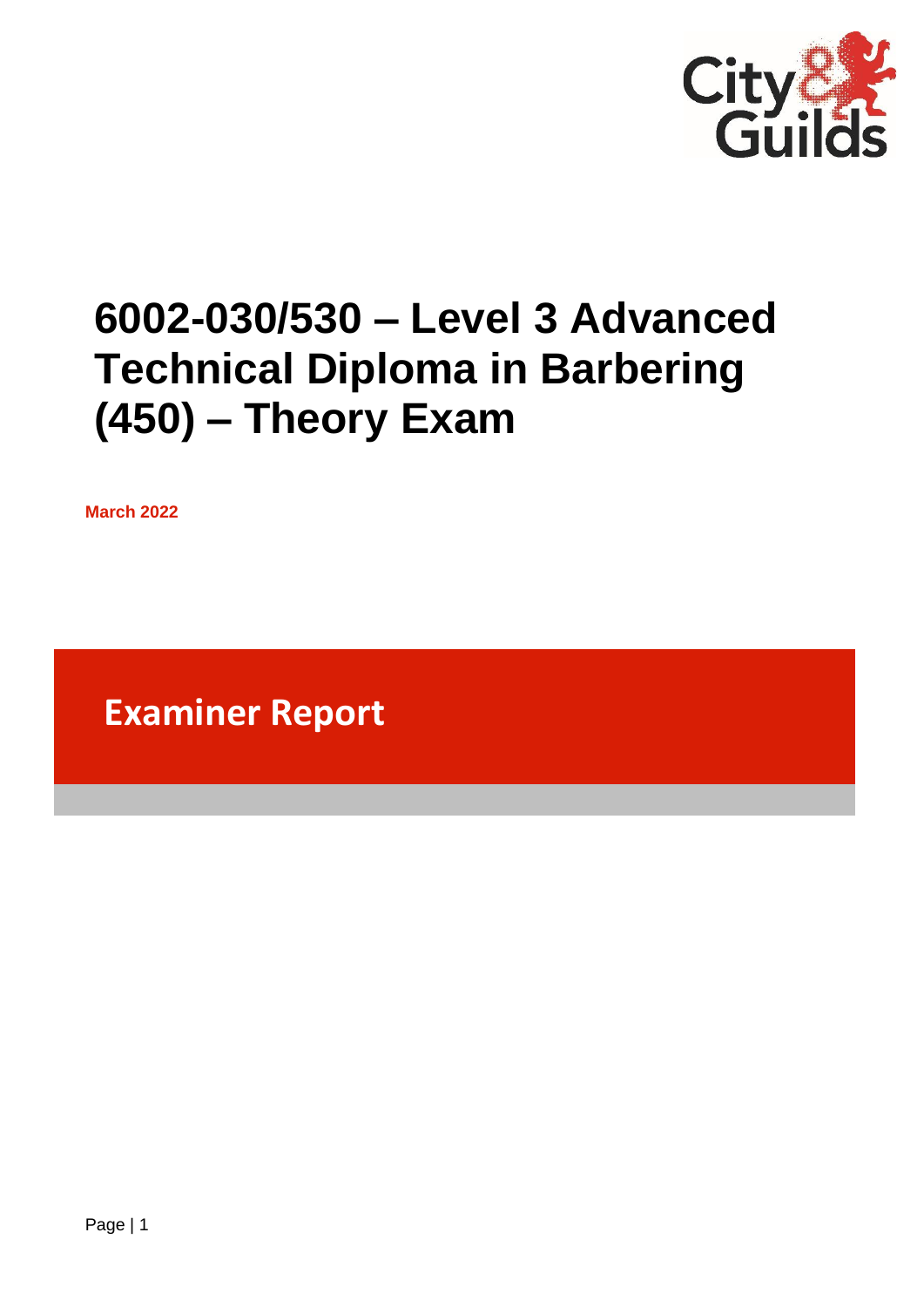## **Contents**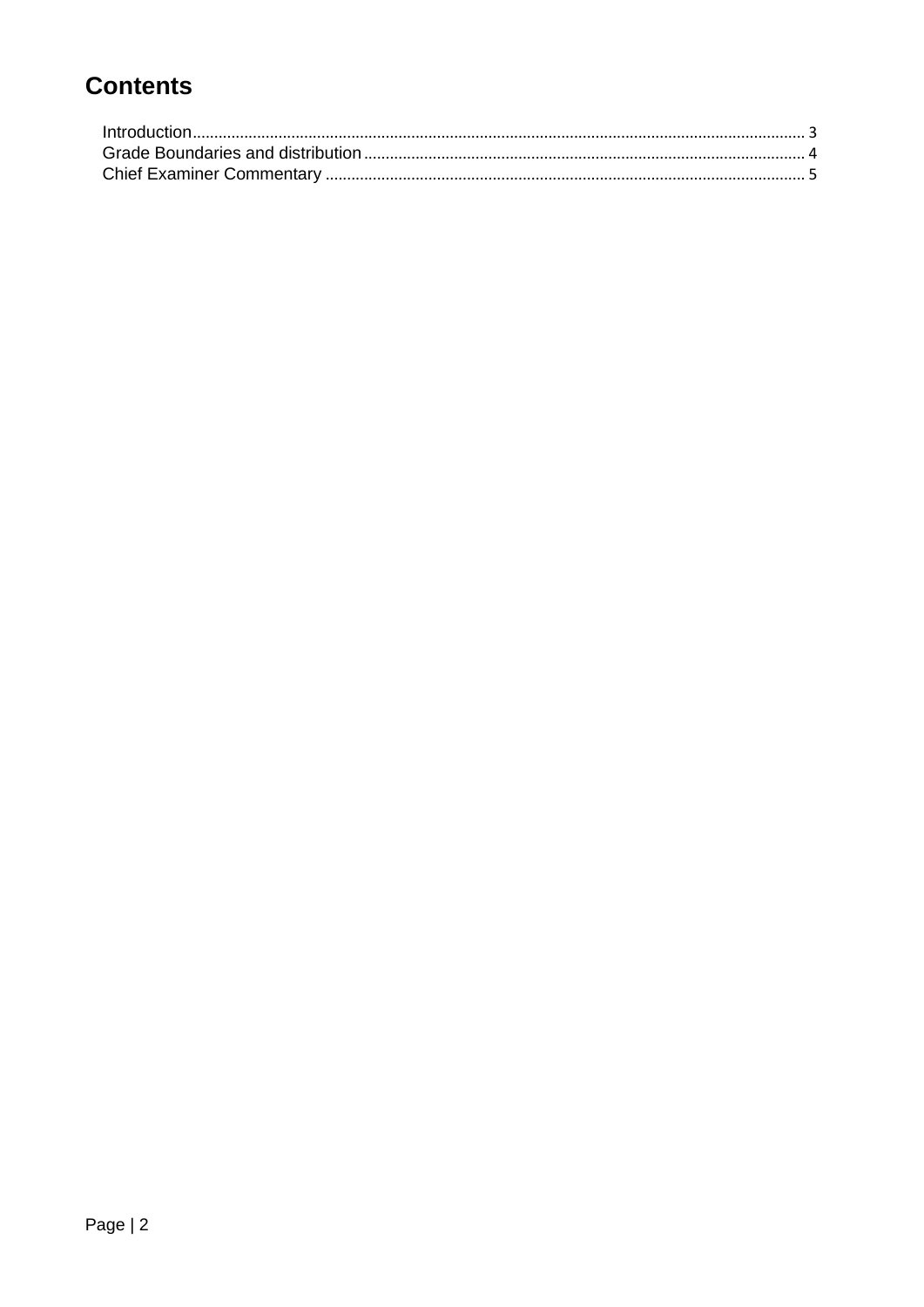### <span id="page-2-0"></span>**Introduction**

This document has been prepared by the Chief Examiner, it is designed to be used as a feedback tool for centres to use in order to enhance teaching and preparation for assessment. It is advised that this document be referred to when preparing to teach and then again when candidates are preparing to sit examinations for City & Guilds Technical qualifications.

This report provides general commentary on candidate performance and highlights common themes in relation to the technical aspects explored within the assessment, giving areas of strengths and weakness demonstrated by the cohort of candidates who sat the **March 2022** examination series. It will explain aspects which caused difficulty and potentially why the difficulties arose, whether it was caused by a lack of knowledge, incorrect examination technique or responses that failed to demonstrate the required depth of understanding.

The document provides commentary on the following assessment;

- **6002-030/530 – Level 3 Advanced Technical Diploma in Barbering (450) – Theory Exam**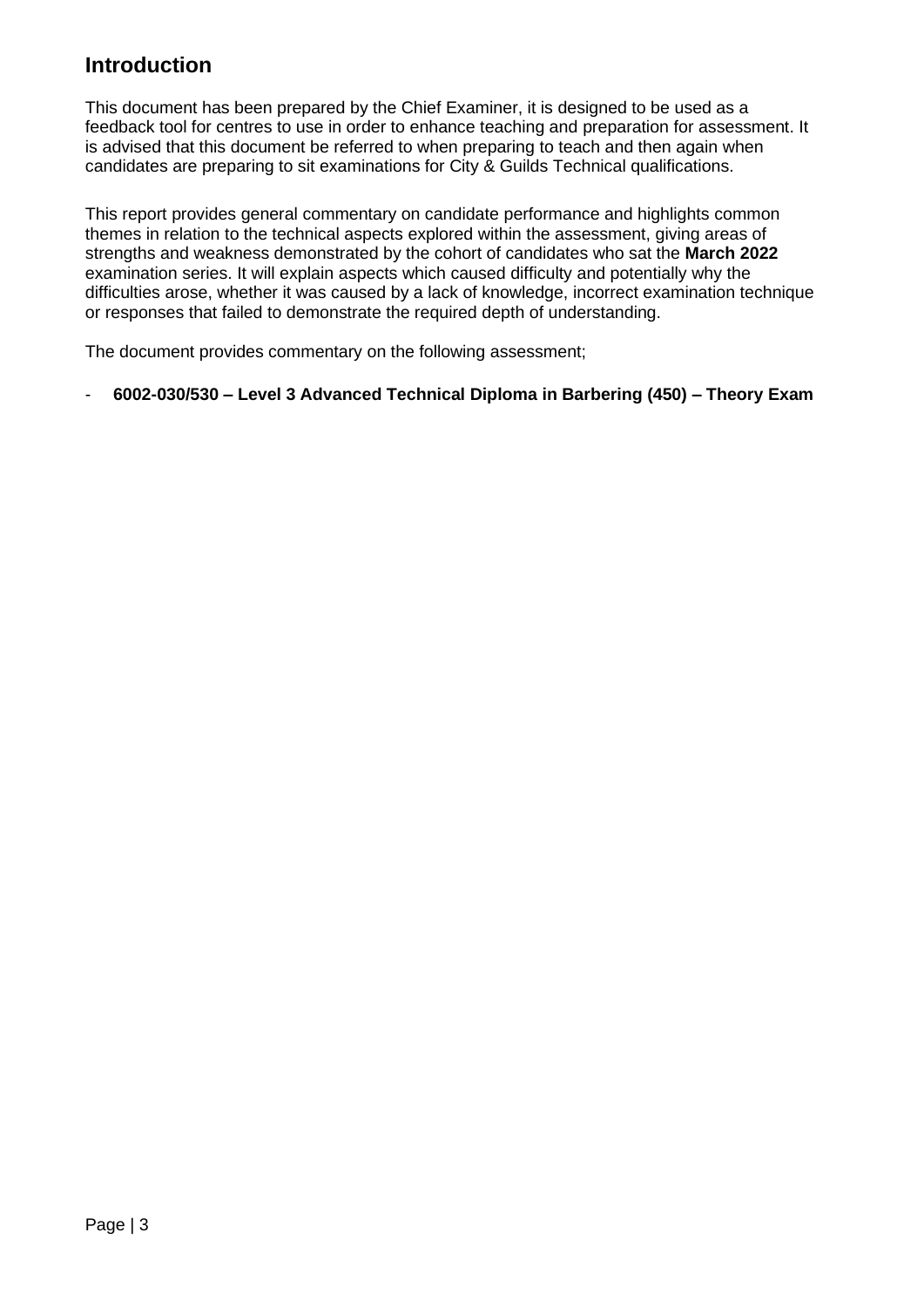## **Theory Exam – March 2022**

## <span id="page-3-0"></span>**Grade Boundaries and distribution**

#### Assessment: **6002-030/530** Series: **March 2022**

Below identifies the final grade boundaries for this assessment, as agreed by the awarding panel:

| <b>Total marks available</b> | 60 |
|------------------------------|----|
| Pass mark                    | 24 |
| Merit mark                   | 33 |
| <b>Distinction mark</b>      | 43 |

The graph below shows the approximate distribution of grades and pass rates for this assessment: